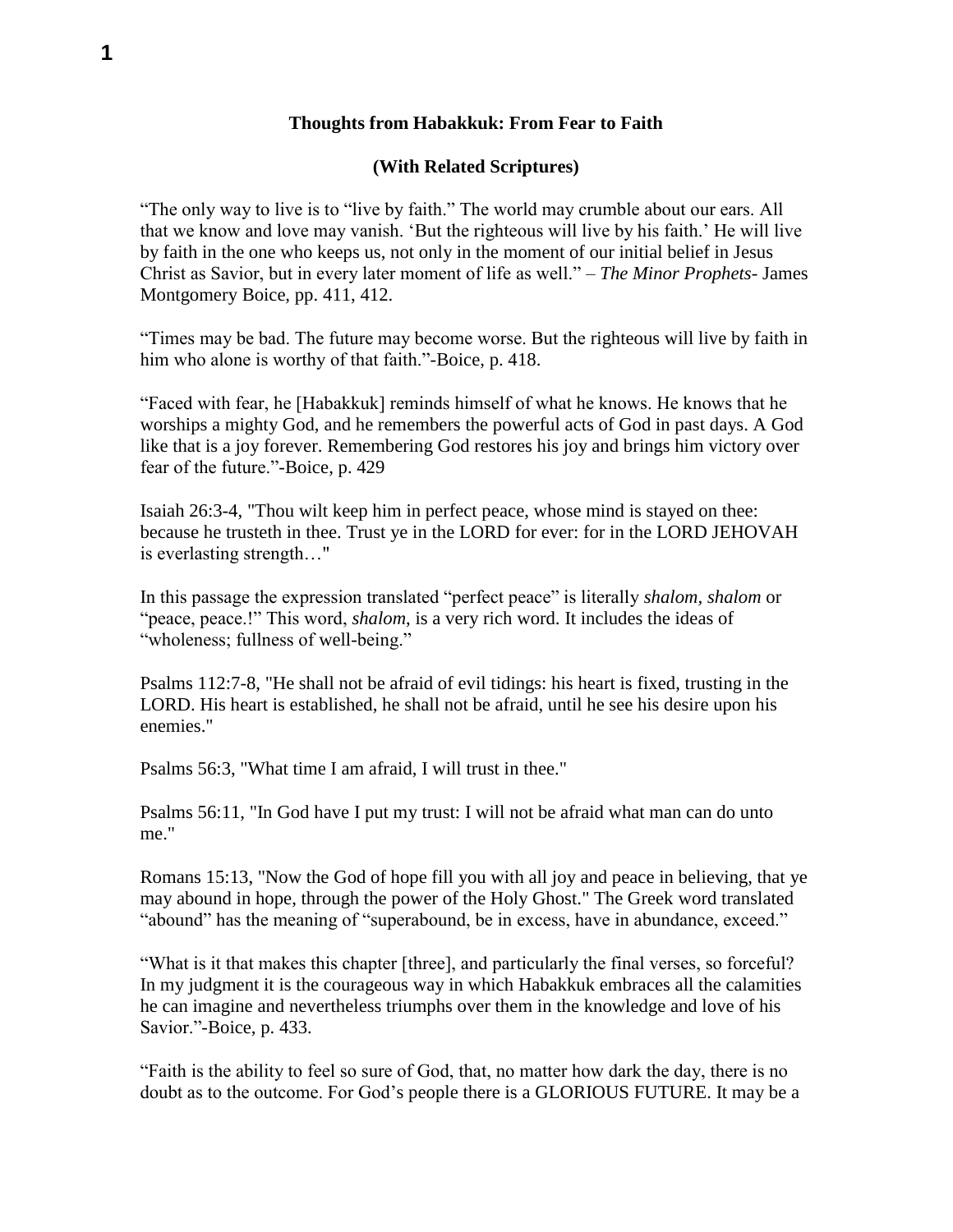long way off. But it is absolutely sure. Thus, in the midst of his gloom and despair, Habakkuk was an optimist of the first magnitude." *Halley's Bible Handbook*, p. 373.

Philippians 4:6-7, "Be careful for nothing; but in every thing by prayer and supplication with thanksgiving let your requests be made known unto God. And the peace of God, which passeth all understanding, shall keep your hearts and minds through Christ Jesus."

The word translated "careful" here is *merimnao*, and it means "to be anxious, distracted." It has the idea of being pulled in several different directions. The secret to peace, according to this passage, is constant prayer, which includes thanksgiving. This peace is amazing in that it passes all understanding. And this peace keeps or literally "guards" our hearts and minds.

This word *merimnao* is used five times in Matthew 6: 25-34, where the Lord specifically exhorts us to not be anxious about material blessings.

"Fear corrodes our confidence in God's goodness. We begin to wonder if love lives in heaven. If God can sleep in our storms, if his eyes stay shut when our eyes grow wide, if he permits storms after we get on his boat, does he care/ Fear unleashes a swarm of doubts, anger-stirring doubts."-*Imagine Your Life Without Fear*-Max Lucado, p. 20.

"Fear creates a form of spiritual amnesia. It dulls our miracle memory. It makes us forget what Jesus has done and how good God is."-Lucado, p.22.

"Fear may fill our world, but it doesn't have to fill our hearts."-Lucado, p. 26.

2 Timothy 1:7-8, "For God hath not given us the spirit of fear; but of power, and of love, and of a sound mind. Be not thou therefore ashamed of the testimony of our Lord, nor of me his prisoner: but be thou partaker of the afflictions of the gospel according to the power of God…"

The word translated "fear" here is *deilia*. This word means "cowardice or timidity." This does not come from God but from our sinful natures and is a formidable weapon that Satan can use against us. The antidote to this is "power, love and a sound mind." This is speaking about the power of God in us, activated by the Holy Spirit. This is referred to in Micah 3:8, "But truly I am full of power by the spirit of the LORD…" It is written in 1 John 4:18, "There is no fear in love; but perfect love casteth out fear: because fear hath torment. He that feareth is not made perfect in love." The word translated "sound mind" is *sophonismos* and means "disciplined or self-controlled." When in a fearful situation we must not allow our minds to run out of control, but must discipline them by God's word.

To encourage us in our troubles let us take note of these words written by William Cowper several hundred years ago:

> The saints should never be dismayed, Nor sink in hopeless fear;